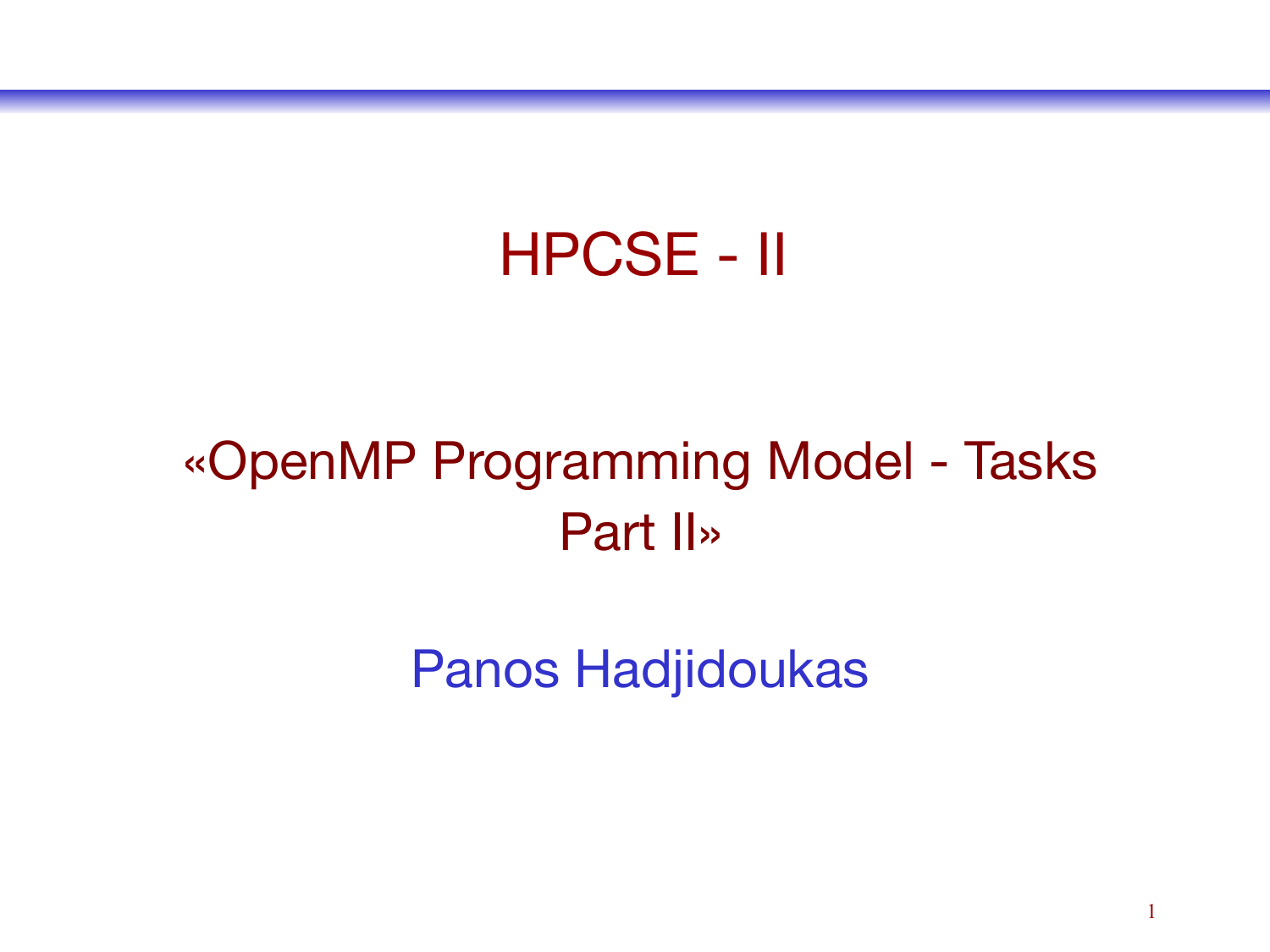```
void search (int n, int j, bool *state ) {
 int i, res ; 
  if (n == j)
  { /* good solution, count it */ 
     solutions++;
     return ; 
  }
  /* try each possible solution */
 for (i = 0; i < n; i +) {
     state[j] = i ;
     if (ok(j+1, state)){
        search (n, j+1 , state) ;
     }
  }
```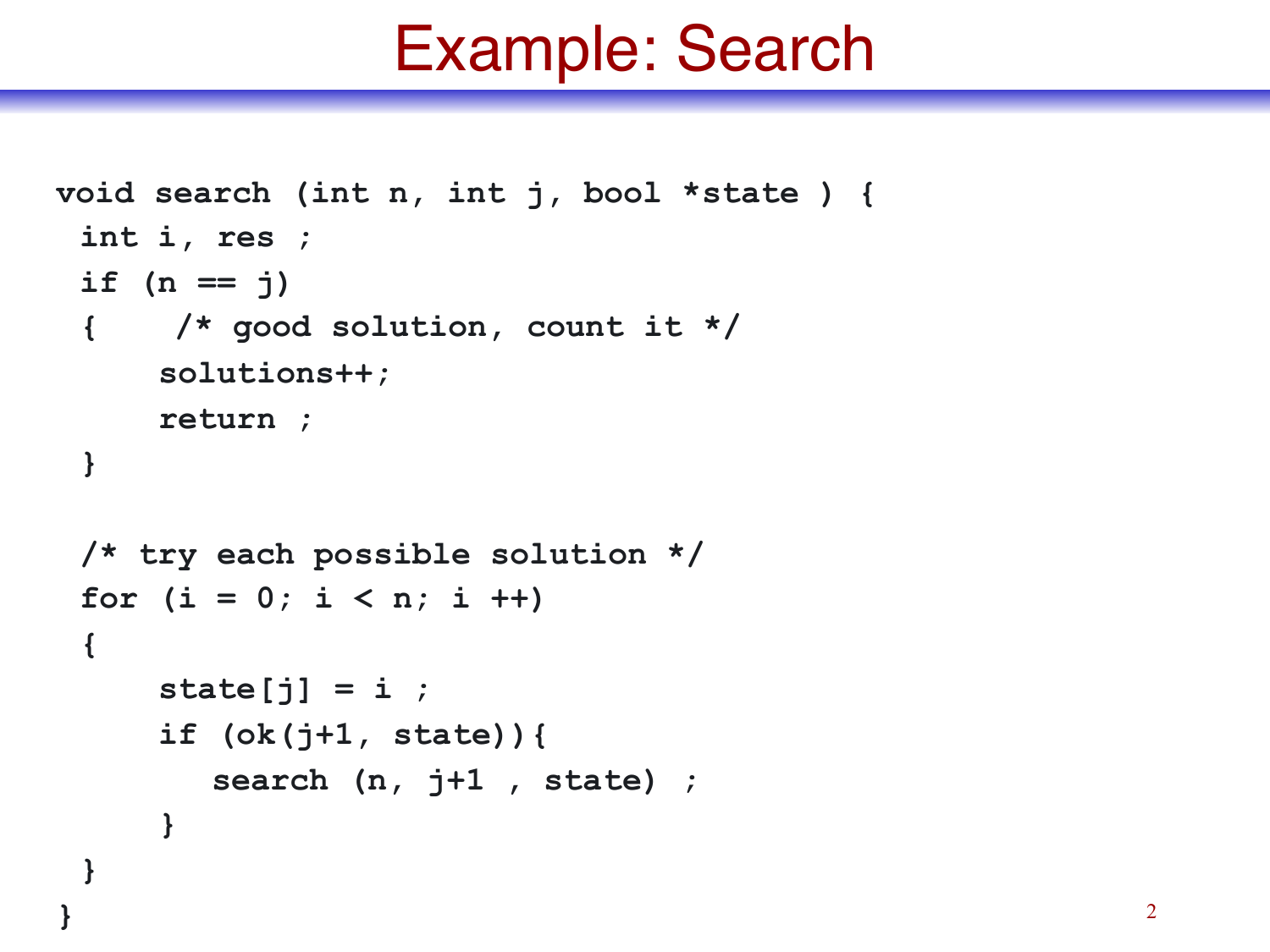```
void search (int n, int j, bool *state ) {
 int i, res ; 
  if (n == j)
  { /* good solution, count it */ 
       solutions++;
      return ; 
  }
  /* try each possible solution */
 for (i = 0; i < n; i +)#pragma omp task /* incorrect */
     {
        state[j] = i ;
        if (ok(j+1, state)){
            search (n, j+1 , state) ;
        }
     }
```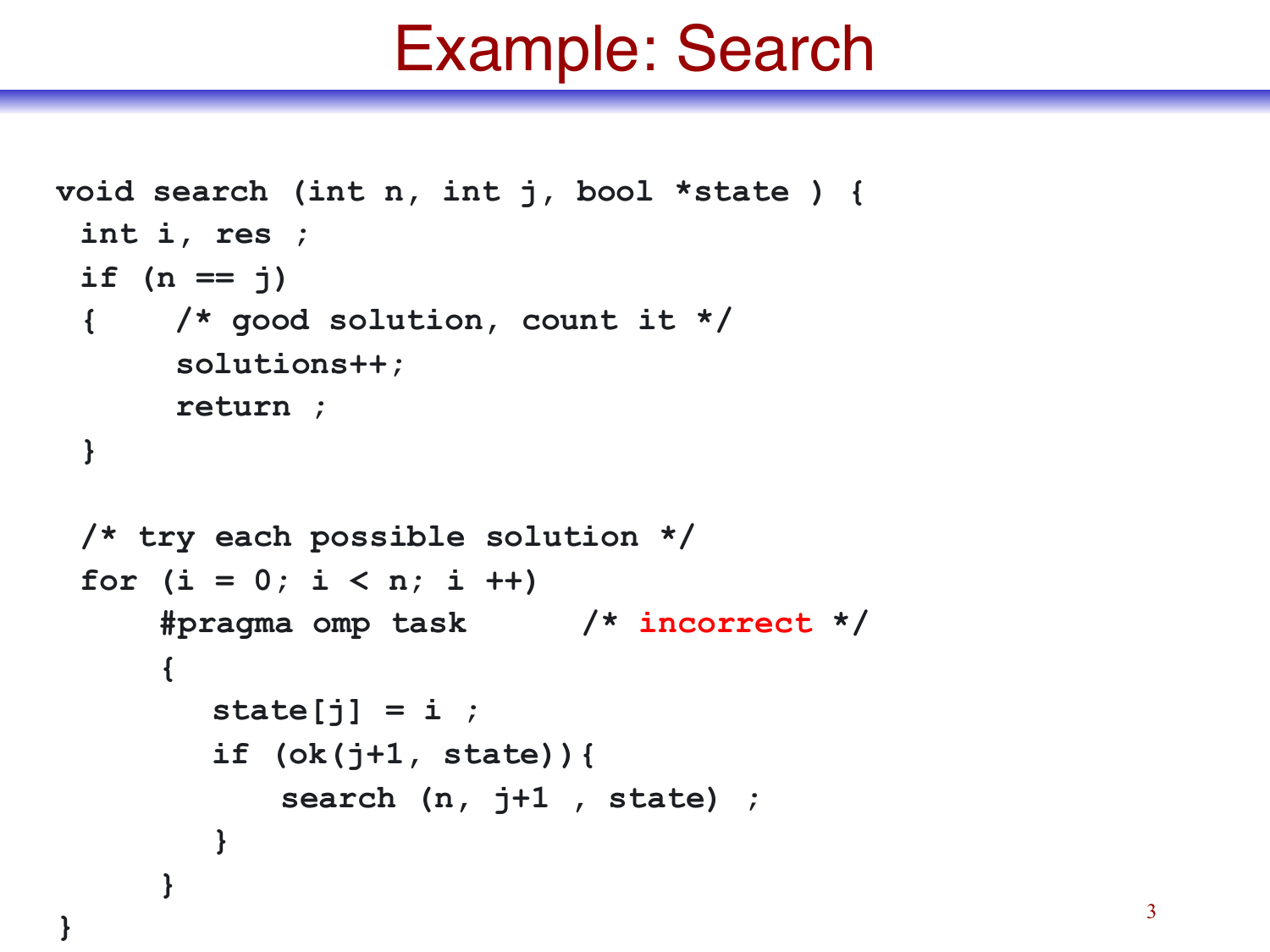```
void search (int n, int j, bool *state ) {
 int i, res ; 
  if (n == j)
  { /* good solution, count it */ 
        solutions++;
       return ; 
  }
  /* try each possible solution */
 for (i = 0; i < n; i +)#pragma omp task
       {
          bool *new state = alloca(sizeof(bool)*n); //== bool new state[n];
          memcpy (new_state, state, sizeof(bool)*n );
          new state[\text{j}] = i ;
          if (ok(j+1, new_state)){
              search (n, j+1, new_state) ;
          }
       }
```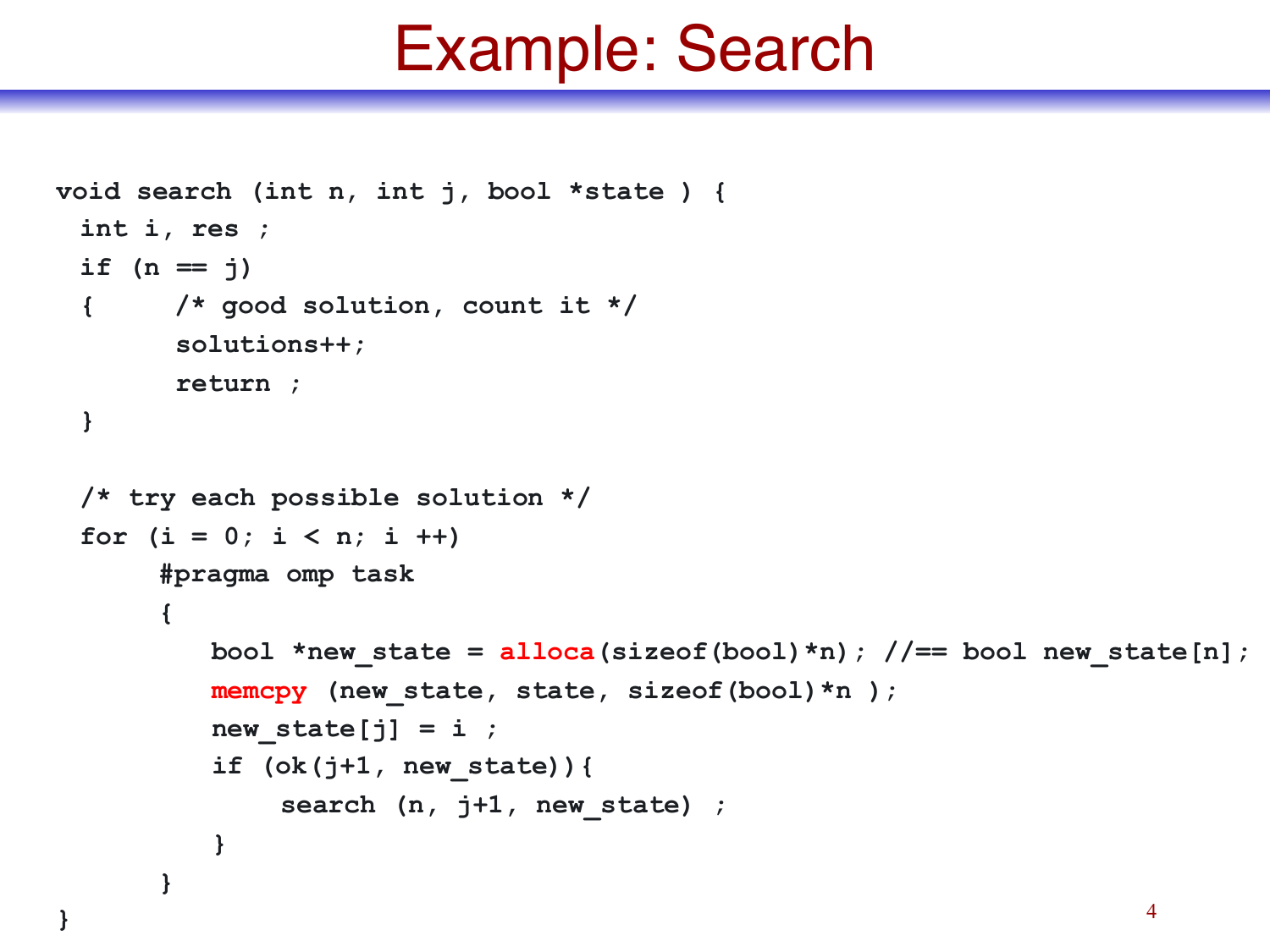```
void search (int n, int j, bool *state ) {
 int i, res ; 
  if (n == j)
  { /* good solution, count it */
      solutions++; /* shared variable */
      return ; 
  }
  /* try each possible solution */
 for (i = 0; i < n; i +) #pragma omp task
         {
          bool *new_state = alloca(sizeof(bool)*n); 
          memcpy (new_state, state, sizeof(bool)*n );
          new state[j] = i ;
          if (ok(j+1, new_state)){
              search (n, j+1, new_state) ;
          }
       }
   #pragma omp taskwait
                                               - pragma omp critical
                                               - pragma omp atomic
                                               - Reduction:
                                                 - Not supported for tasks
                                                 - Can be implemented manually
```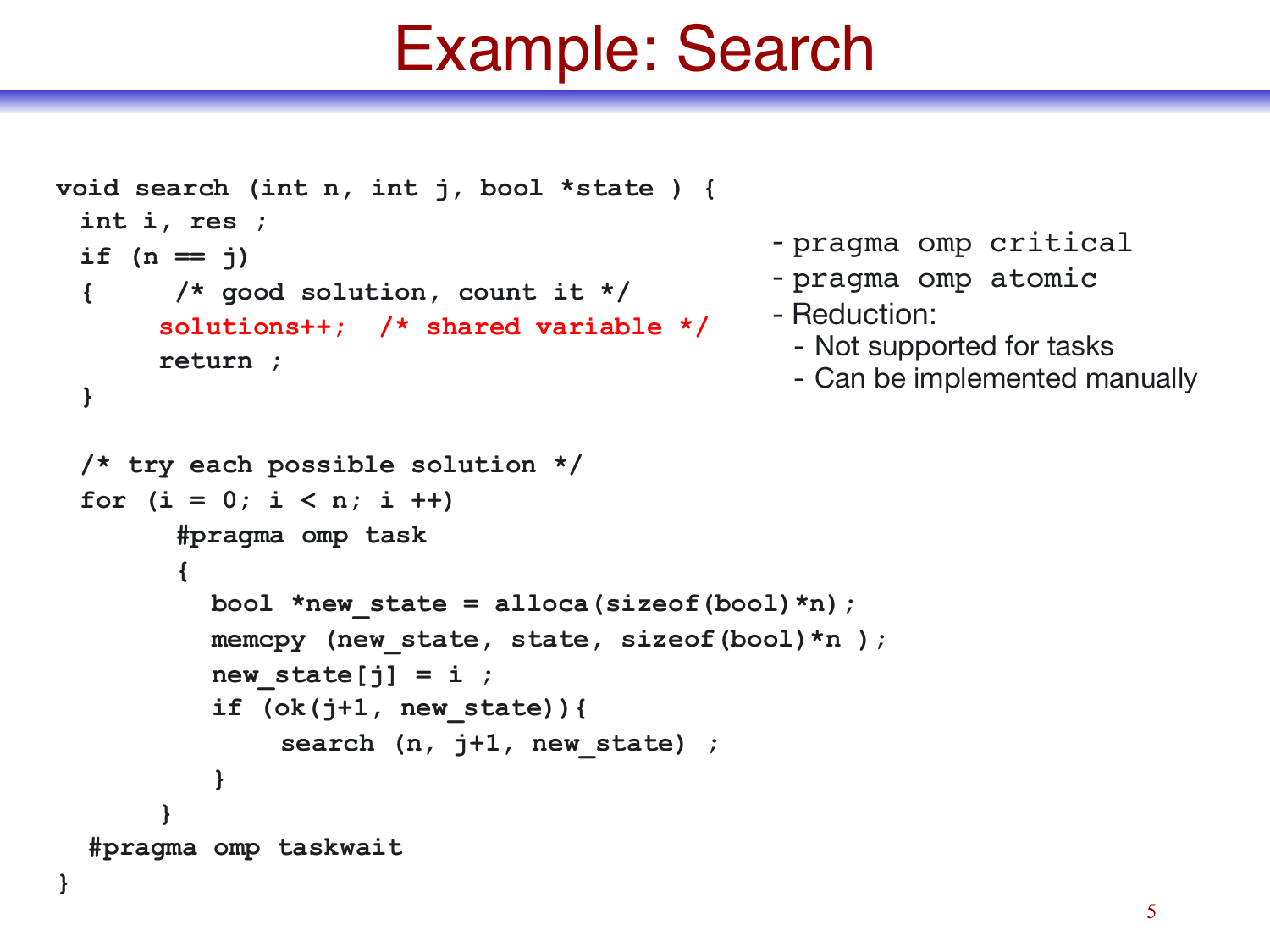```
int solutions=0;
```

```
int mysolutions=0; /* separate counter */ 
#pragma omp threadprivate (mysolutions)
```

```
void start_search()
{
  #pragma omp parallel
  {
    #pragma omp single 
 {
       bool initial_state[n];
      search(n, 0, initial state);
 }
    #pragma omp critical 
       solutions += mysolutions; /* accumulate */
 }
```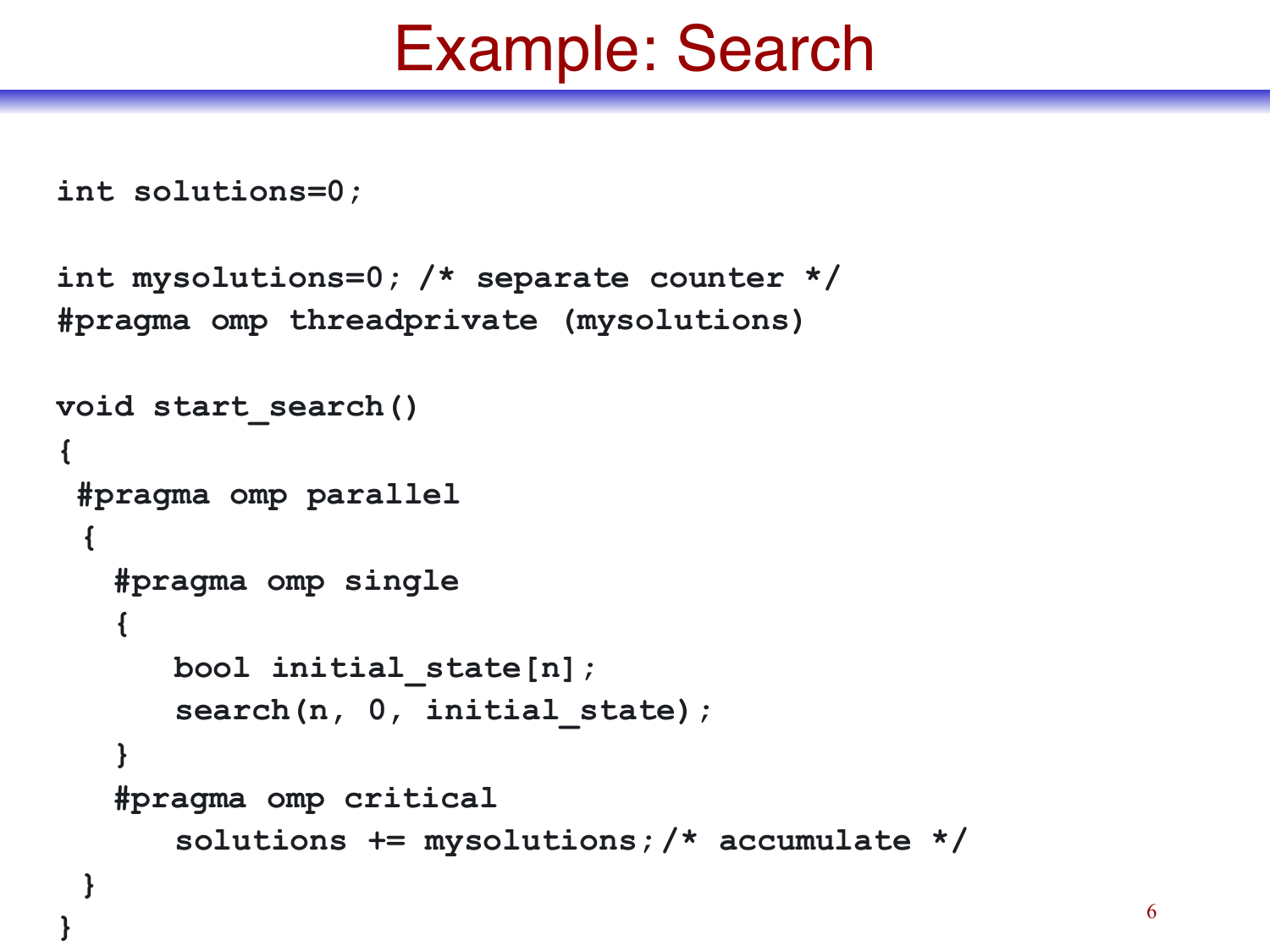```
void search (int n, int j, bool *state ) {
 int i, res ; 
  if (n == j)
  { /* good solution, count it */
      mysolutions++; /* problem with untied */
      return ; 
  }
  /* try each possible solution */
 for (i = 0; i < n; i +) #pragma omp task untied /* easier load balance */
        {
             bool *new_state = alloca(sizeof(bool)*n);
            memcpy (new state, state, sizeof(bool)*n );
            new state[i] = i ;
             if (ok(j+1, new_state)){
                 search (n, j+1, new state) ;
       }
        }
  #pragma omp taskwait
}
```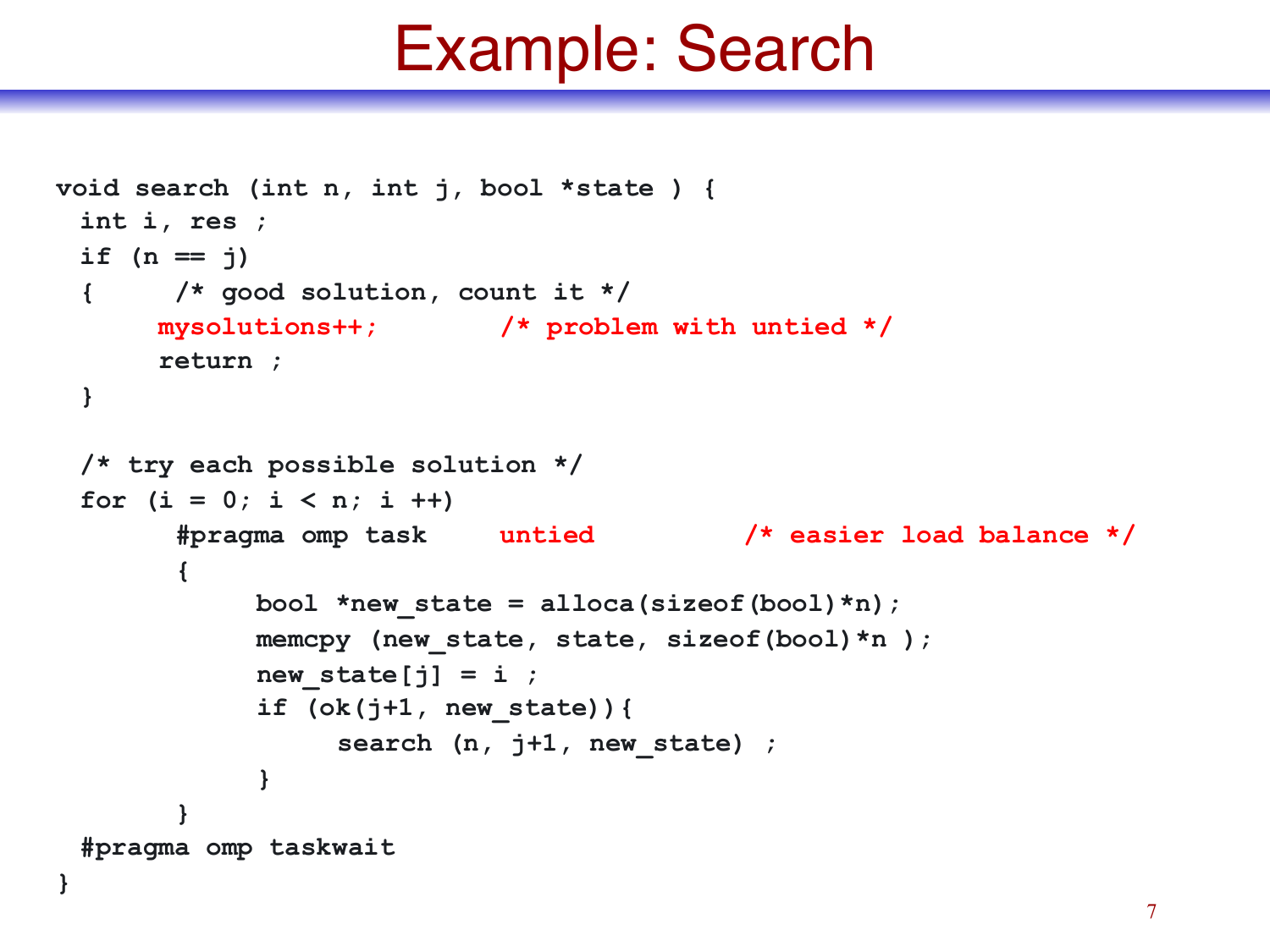```
void search (int n, int j, bool *state ) {
 int i, res ; 
  if (n == j)
  { /* good solution, count it */
      #pragma omp task if(0)
       mysolutions++;
   return ; 
  }
  /* try each possible solution */
 for (i = 0; i < n; i++) #pragma omp task untied
       {
            bool *new_state = alloca(sizeof(bool)*n);
            memcpy (new_state, state, sizeof(bool)*n );
           new state[j] = i ;
            if (ok(j+1, new_state)){
               search (n, j+1, new state) ;
       }
       }
  #pragma omp taskwait
} 8
```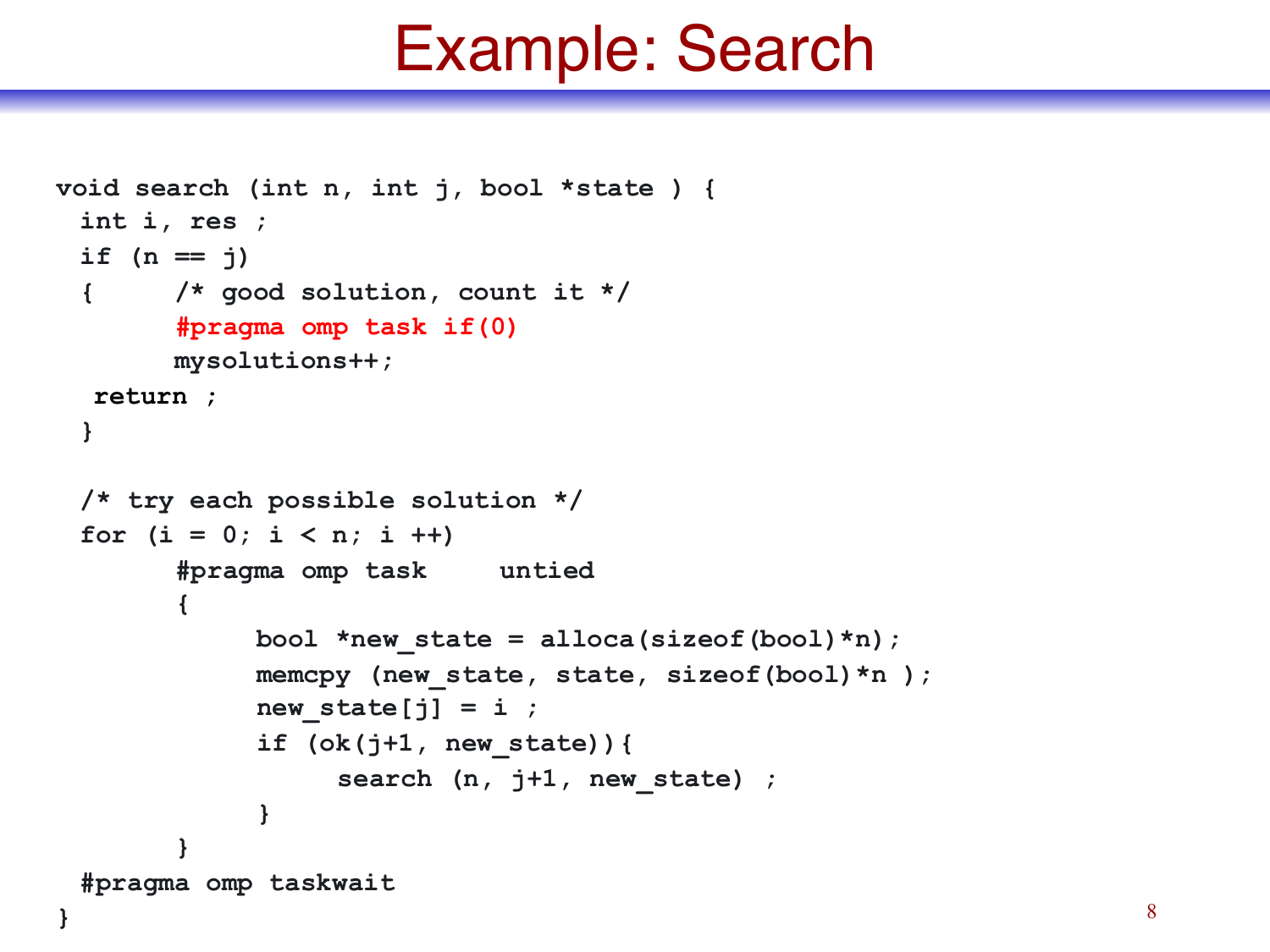```
void search (int n, int j, bool *state, int depth ) {
  int i, res;
  if (n == j)
  { /* good solution, count it */
        #pragma omp task if(0)
        mysolutions++;
   return ; 
  }
  /* try each possible solution */
 for (i = 0; i < n; i +) #pragma omp task untied if(depth < MAX_DEPTH)
         {
              bool *new_state = alloca(sizeof(bool)*n);
              memcpy (new_state, state, sizeof(bool)*n );
             new state[j] = i ;
              if (ok(j+1, new_state)){
                   search (n, j+1, new_state, depth+1) ; 
        }
         }
  #pragma omp taskwait
```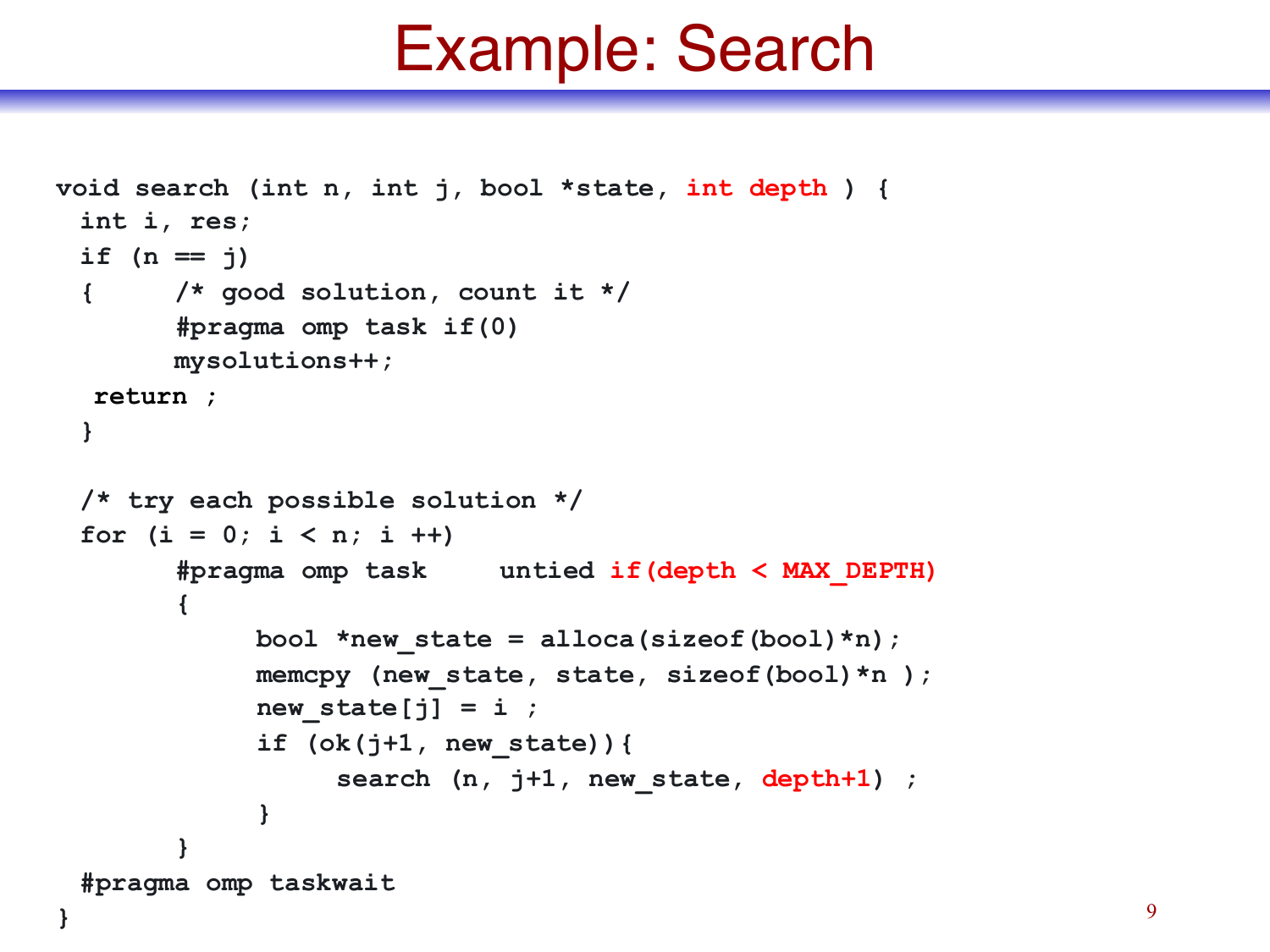```
void search (int n, int j, bool *state, int depth ) {
  int i, res;
  if (n == j) {
        #pragma omp task if(0)
        mysolutions++;
   return ; 
  }
 for (i = 0; i < n; i +) #pragma omp task untied
        {
             bool *new_state = alloca(sizeof(bool)*n);
             memcpy (new_state, state, sizeof(bool)*n );
            new state[j] = i ;
             if (ok(j+1, new_state)){
                  if(depth < MAX_DEPTH)
                      search (n, j+1, new state, depth+1) ;
                  else
                      search serial (n, j+1, new state) ;
       }
        }
  #pragma omp taskwait
} 10
```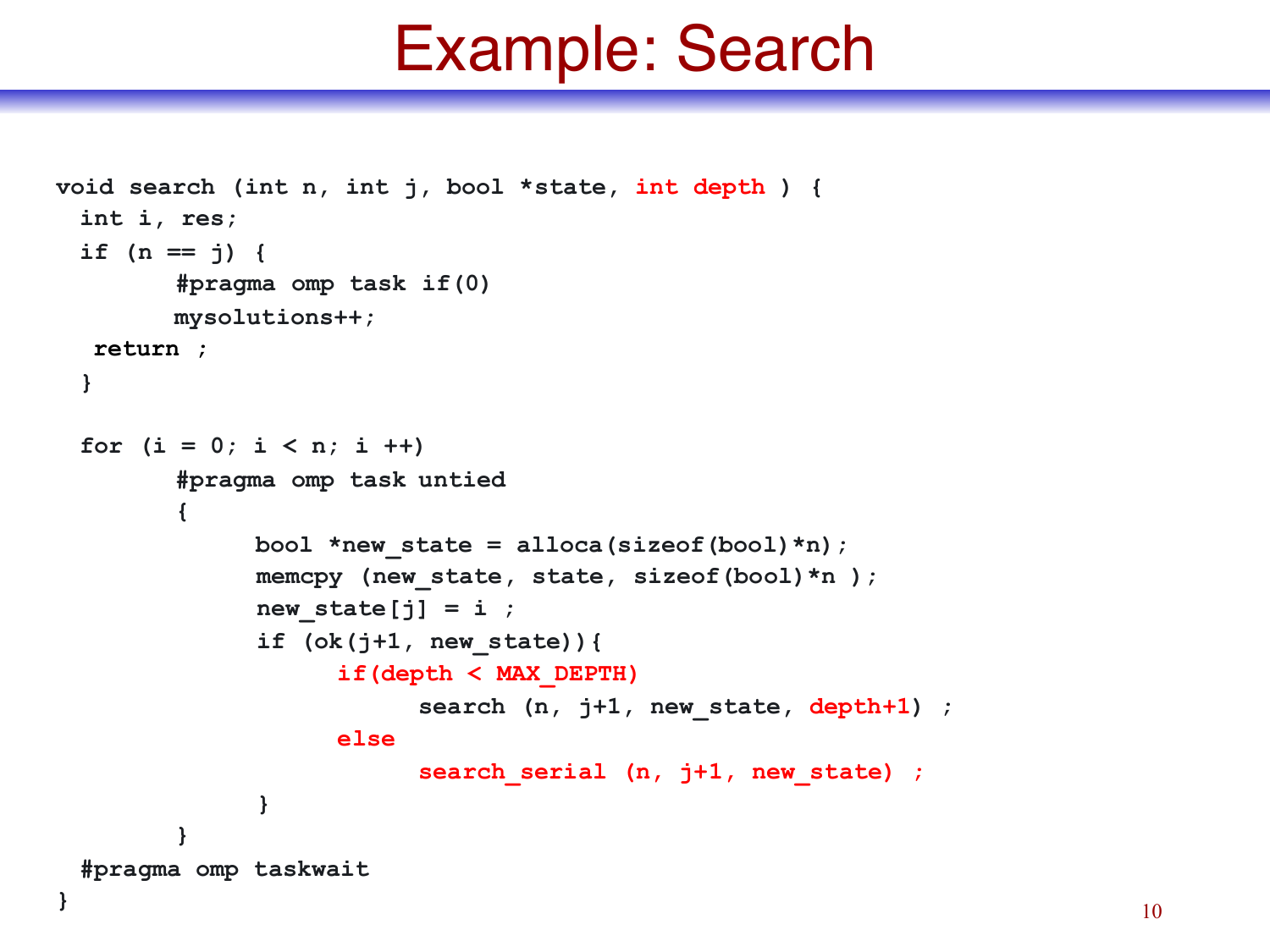# Tips

- Use default (none) if unsure of data scoping
- Careful when using firstprivate on pointers
- Careful with out-of-scope data
- Use untied tasks carefully
- Control granularity
- Do not abuse of tasks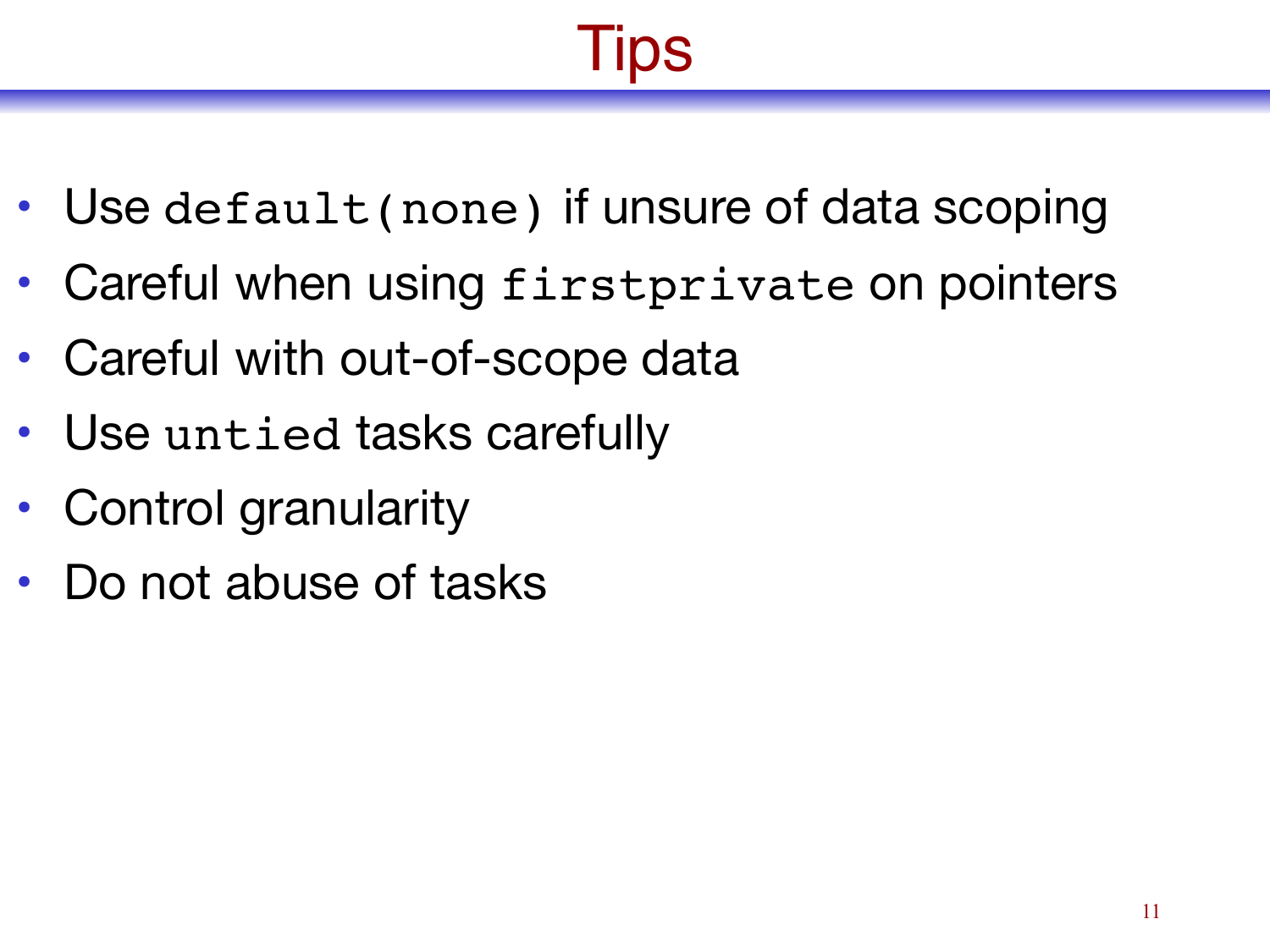### Additional Task Features

- taskyield
- taskgroup
- depend
- taskloop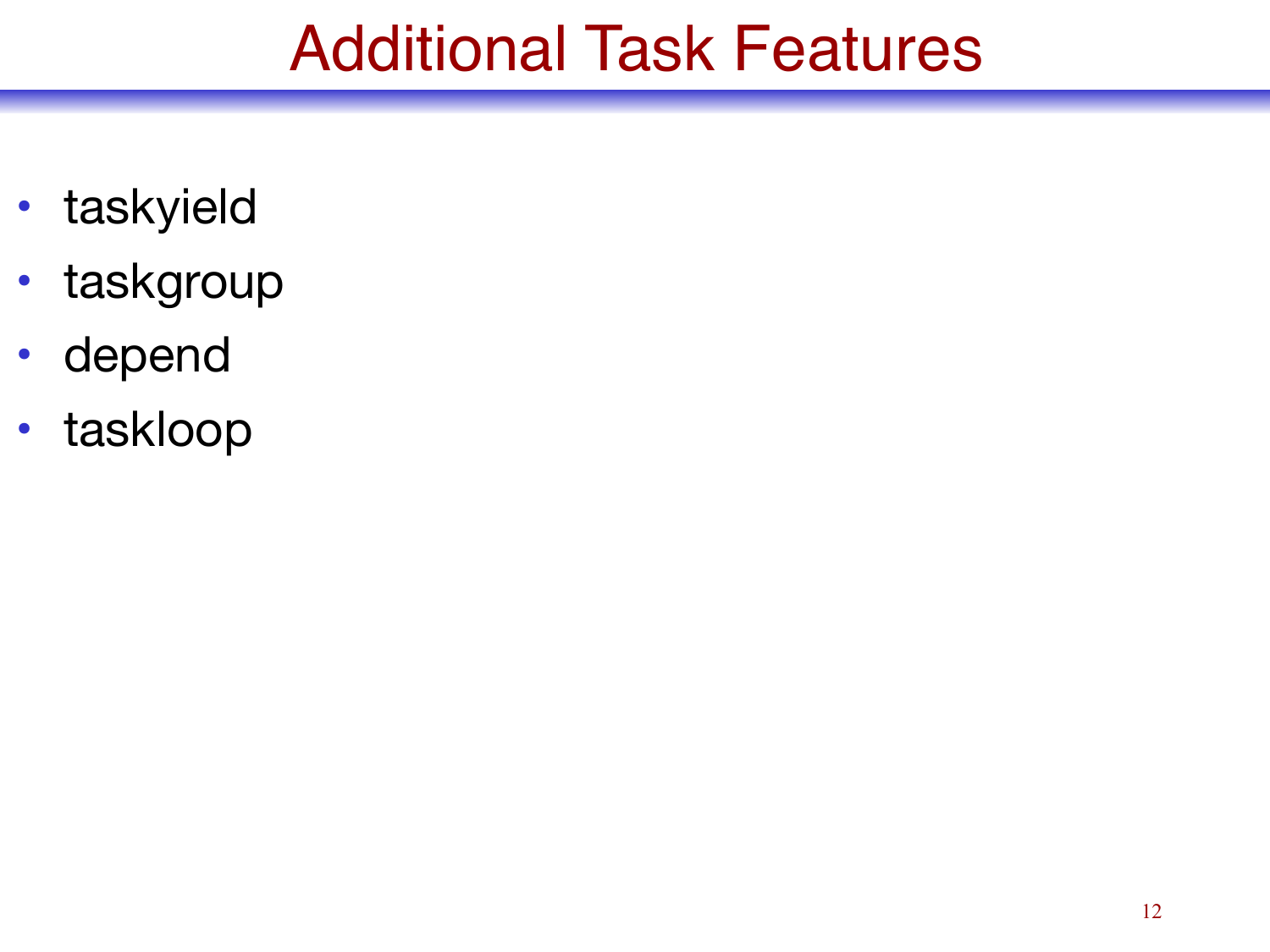## taskyield

- The taskyield directive specifies that the current task can be suspended in favor of execution of a different task.
	- Hint to the runtime for optimization and/or deadlock prevention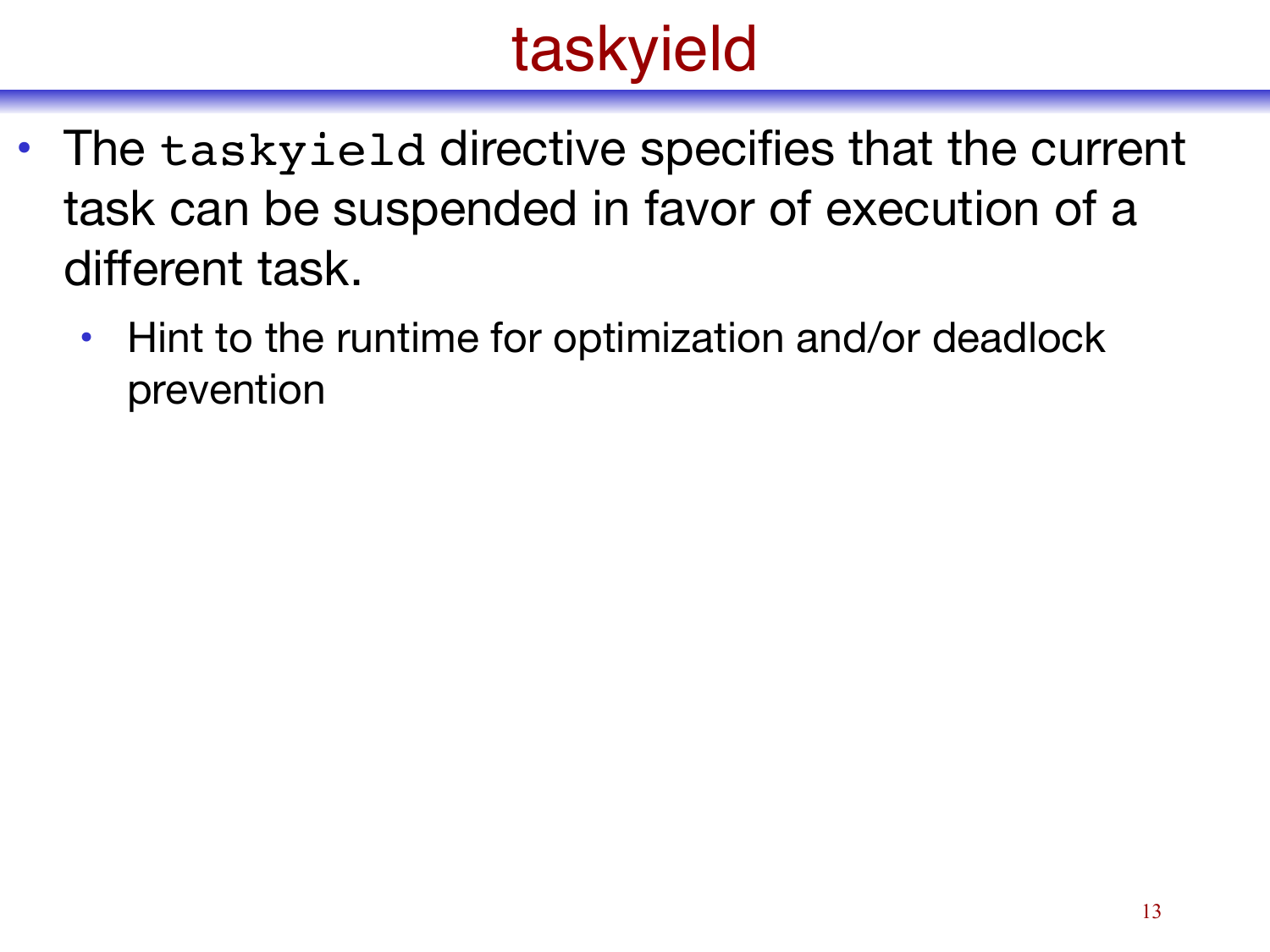## taskyield

**#include <omp.h>** 

**}** 

```
void something_useful(); 
void something_critical(); 
void foo(omp_lock_t * lock, int n) 
{ 
      for(int i = 0; i < n; i++) 
         #pragma omp task 
         { 
            something_useful(); 
            while( !omp_test_lock(lock) ) { 
                #pragma omp taskyield 
             } 
             something_critical(); 
            omp_unset_lock(lock); 
         }
```
The waiting task may be suspended here and allow the executing thread to perform other work; may also avoid deadlock situations.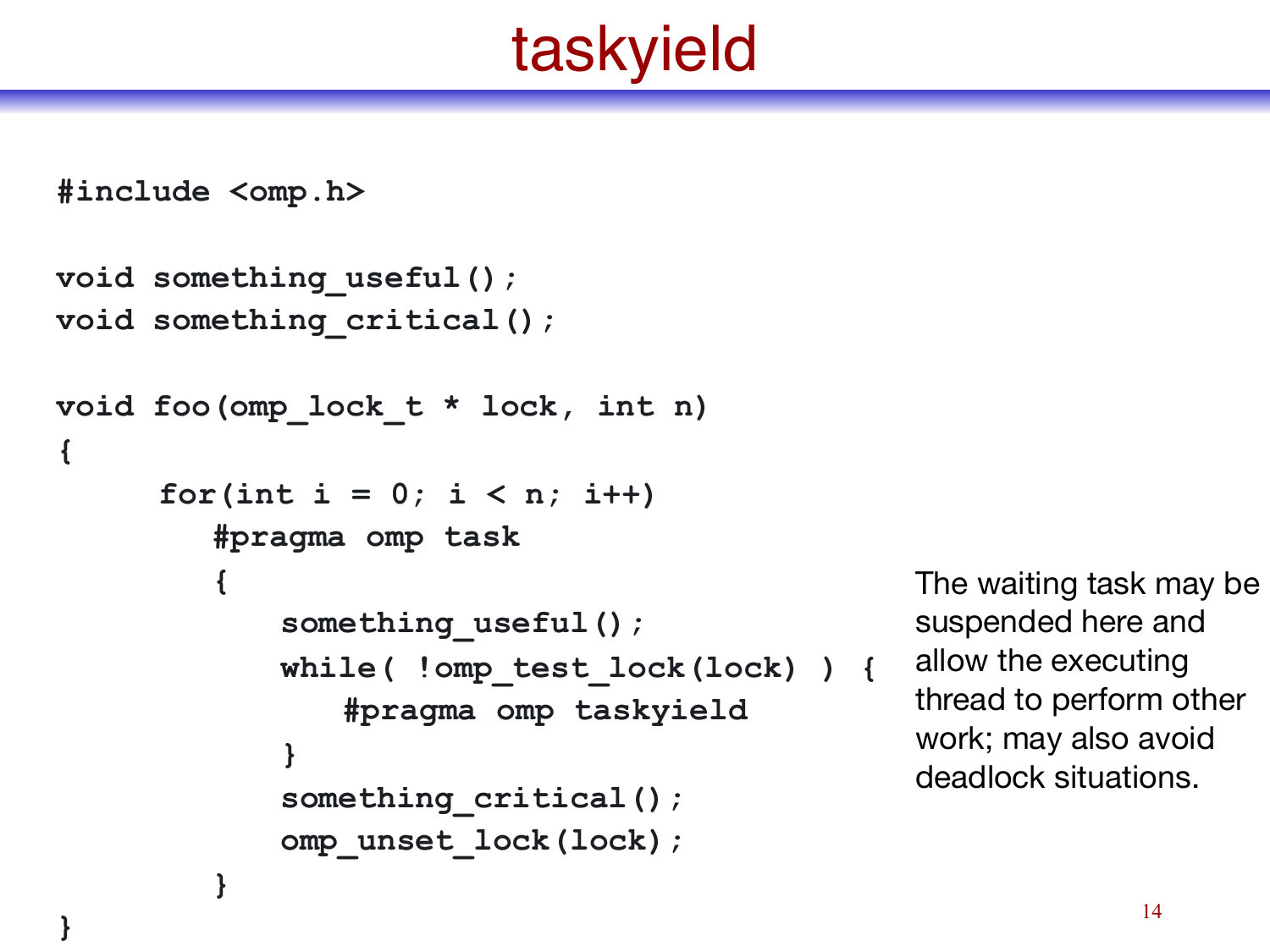- The task group directive specifies a wait on completion of child tasks and their descendant tasks
	- "deeper" synchronization than taskwait, but
	- with the option to restrict to a subset of all tasks (as opposed to a barrier)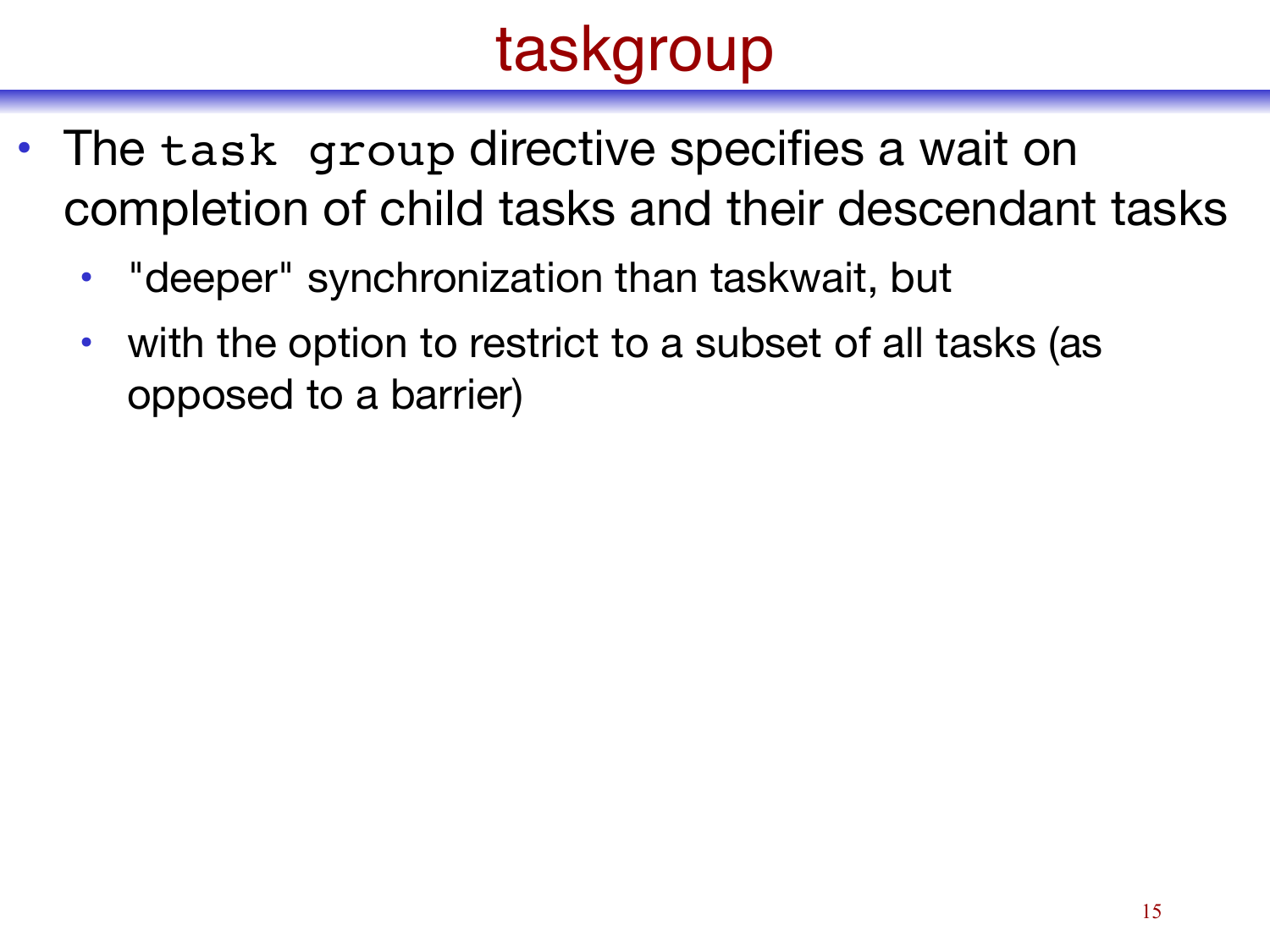```
/* Compute f2 (A, f1 (B, C)) */
```

```
int foo () { 
     int a, b, c, x, y;
```
 $a = A()$ ;  $b = B()$ ;  $c = C()$ ;  $x = f1(b, c);$  $y = f2(a, x);$ 

 **return y;**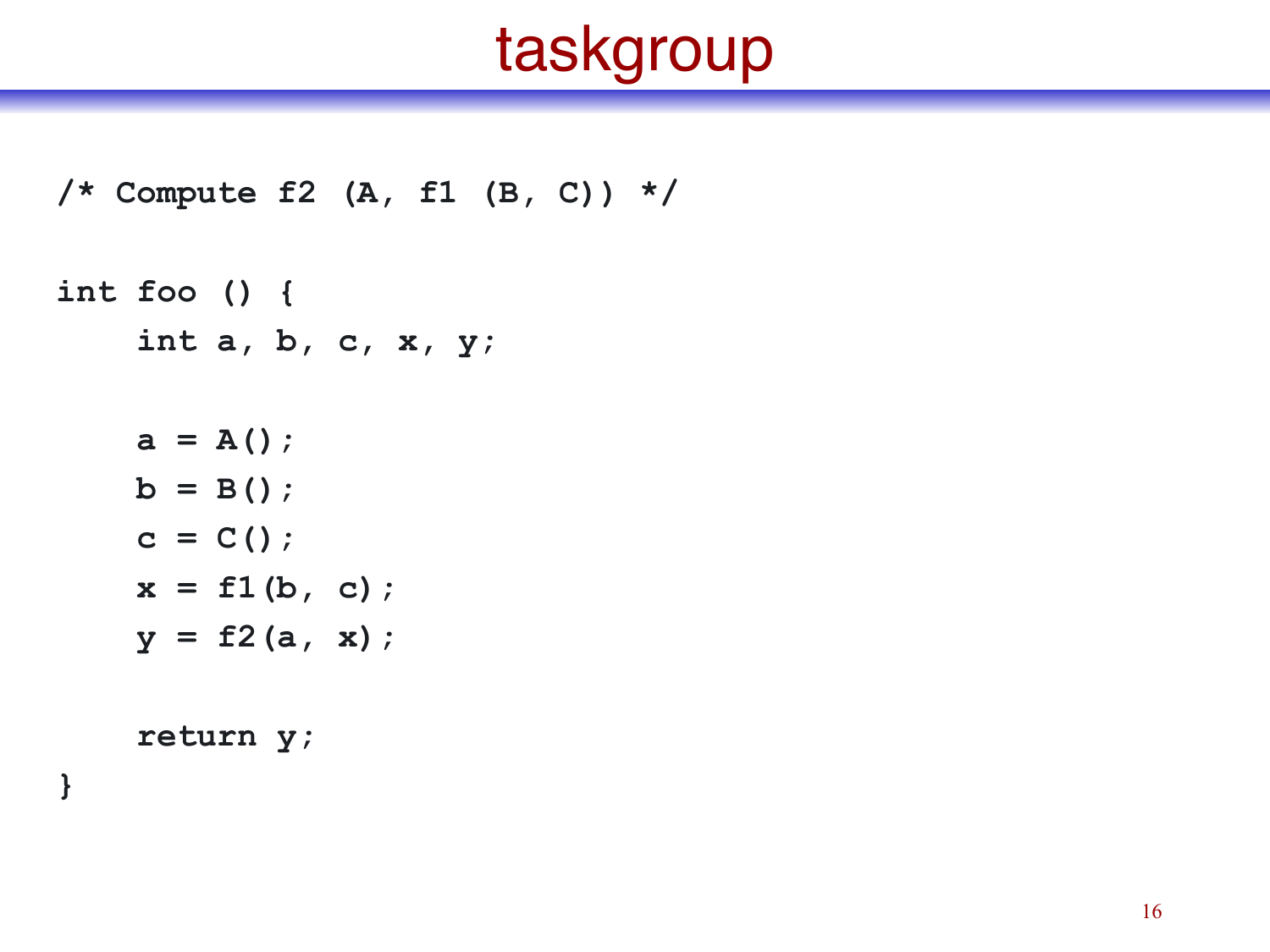```
/* Compute f2 (A, f1 (B, C)) */ 
void foo () { 
     int a, b, c, x, y; 
     #pragma omp task shared(a) 
    a = A();
     #pragma omp taskgroup 
     { 
          #pragma omp task shared(b) 
        b = B();
          #pragma omp task shared(c) 
        c = C();
     } 
    x = f1 (b, c);
     #pragma omp taskwait 
    y = f2 (a, x);
```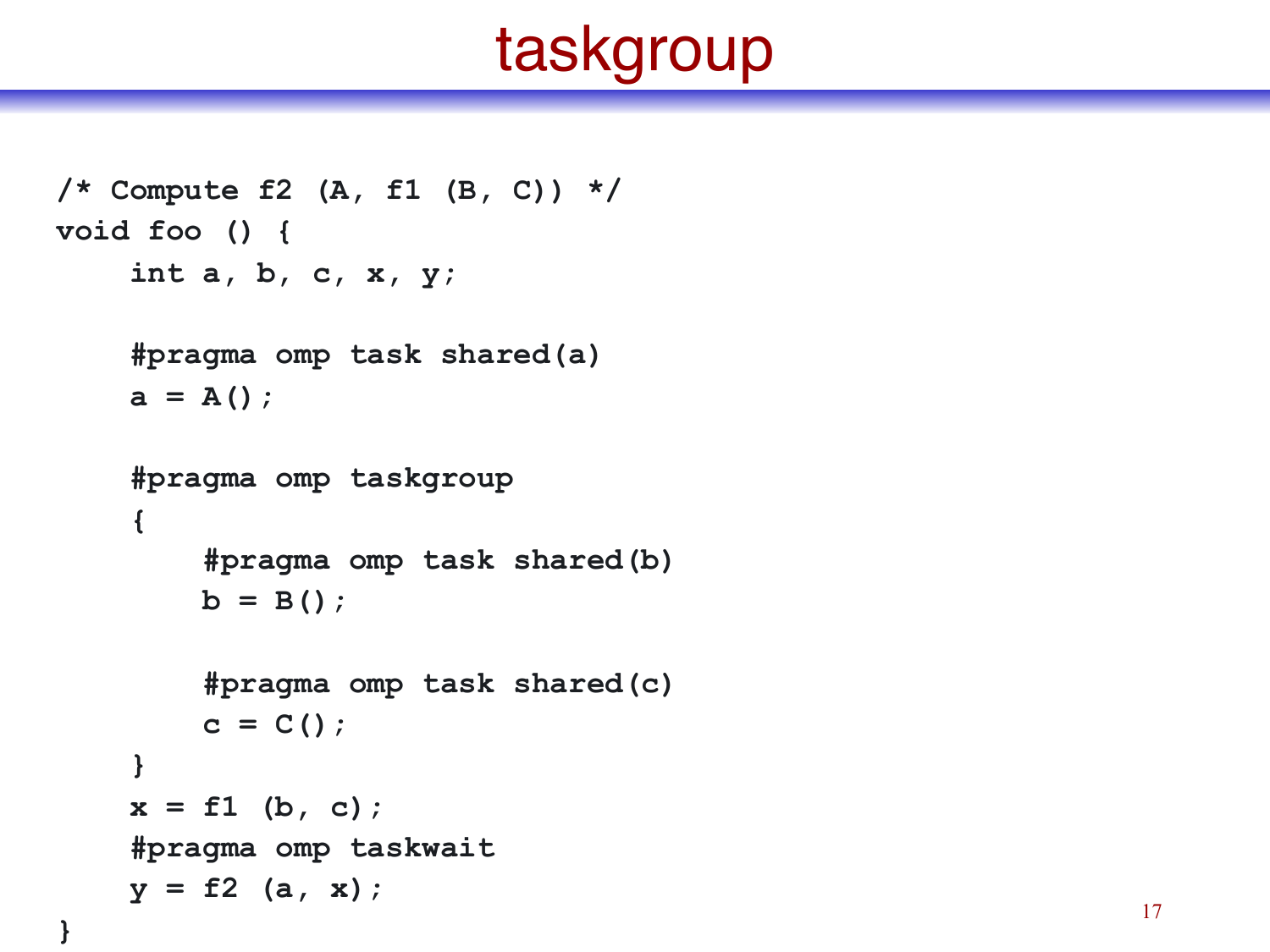```
/* Compute f2 (A, f1 (B, C)) */
void foo () {
     int a, b, c, x, y; 
     #pragma omp task shared(a) 
    a = A();
     #pragma omp task if (0) shared (b, c, x) 
     { 
         #pragma omp task shared(b) 
        b = B();
         #pragma omp task shared(c) 
        c = C();
         #pragma omp taskwait
     } 
    x = f1 (b, c);
     #pragma omp taskwait
    y = f2 (a, x);
}
```
Equivalent approach if taskgroup not supported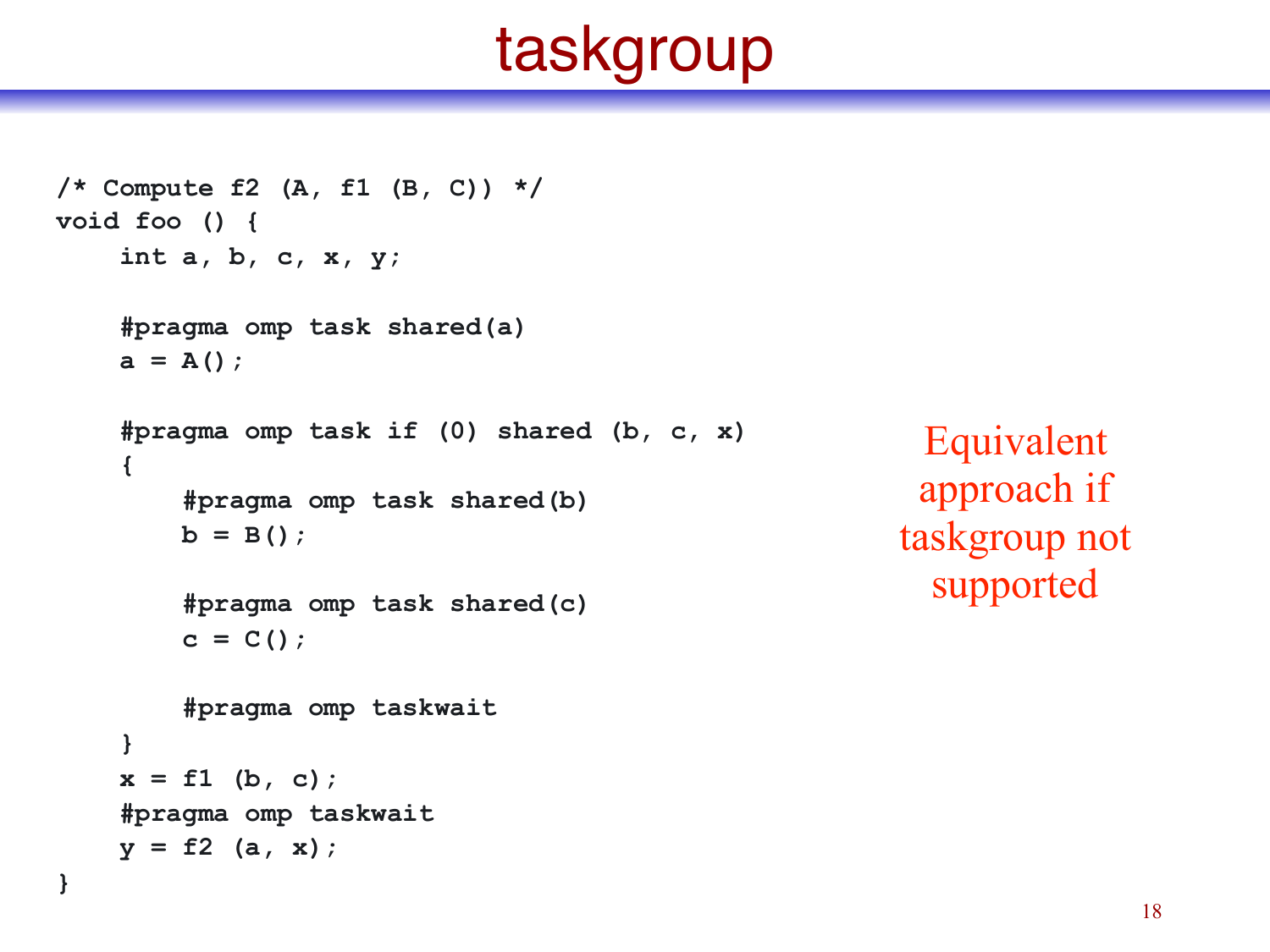## depend clause

#pragma omp task depend(dependency-type:list) ... structured block ...

- The task dependence is fulfilled when the predecessor task has completed
	- *in* dependency-type: the generated task will be a dependent task of all previously generated sibling tasks that reference at least one of the list items in an out or *inout* clause.
	- *out* and *inout* dependency-type: The generated task will be a dependent task of all previously generated sibling tasks that reference at least one of the list items in an *in*, *out*, or *inout* clause.
	- The list items in a depend clause may include array sections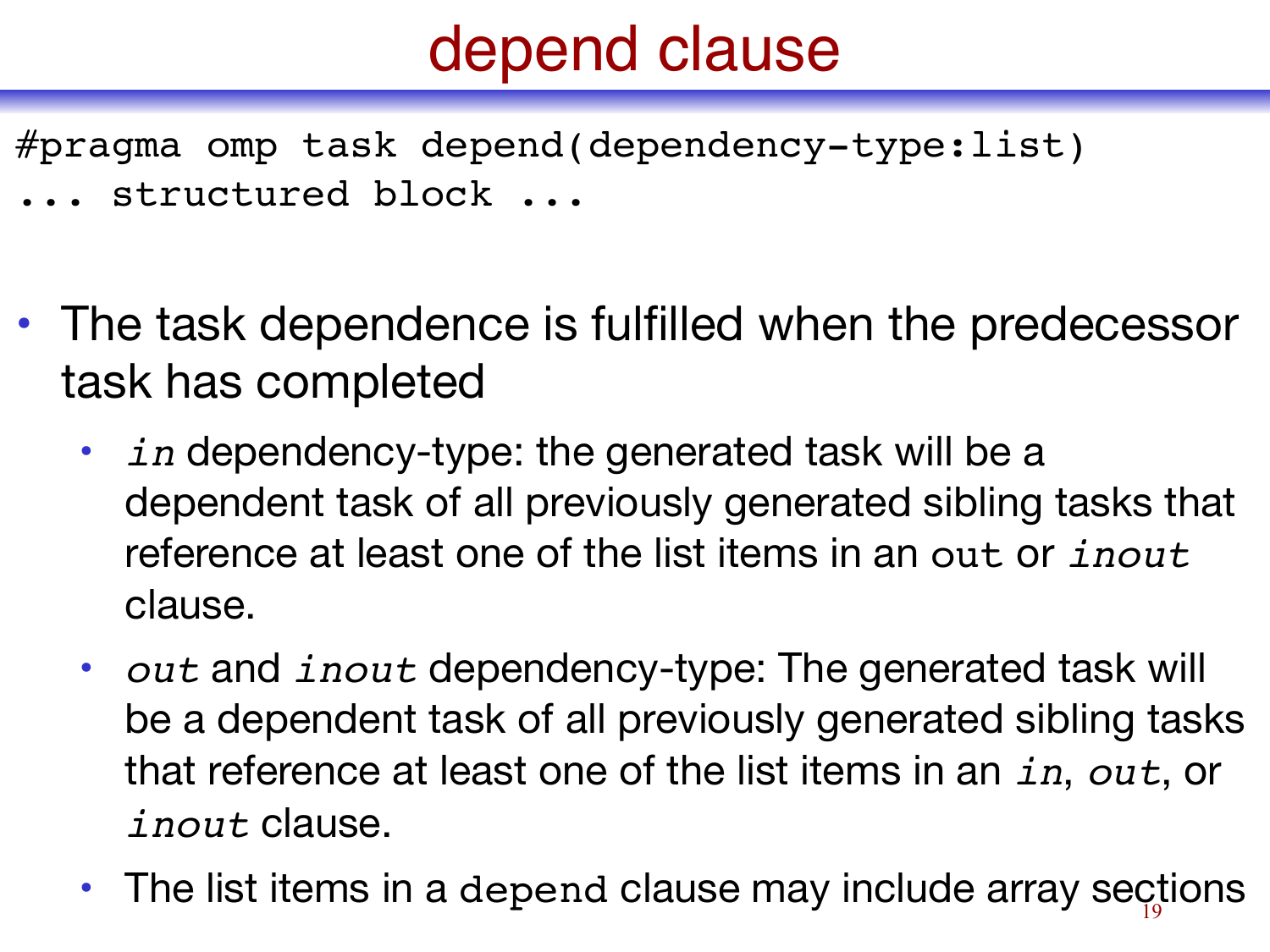```
void process_in_parallel() { 
   #pragma omp parallel 
   #pragma omp single 
   {
    int x = 1;
     ... 
    for (int i = 0; i < T; ++i) {
       #pragma omp task shared(x, ...) depend(out: x) // T1
         preprocess_some_data(...); 
       #pragma omp task shared(x, ...) depend(in: x) // T2
         do_something_with_data(...); 
       #pragma omp task shared(x, ...) depend(in: x) // T3
        do something independent with data(...);
 } 
   } // end omp single, omp parallel 
                                 - T1 has to be completed before T2 
                                  and T3 can be executed. 
                                 - T2 and T3 can be executed in parallel
```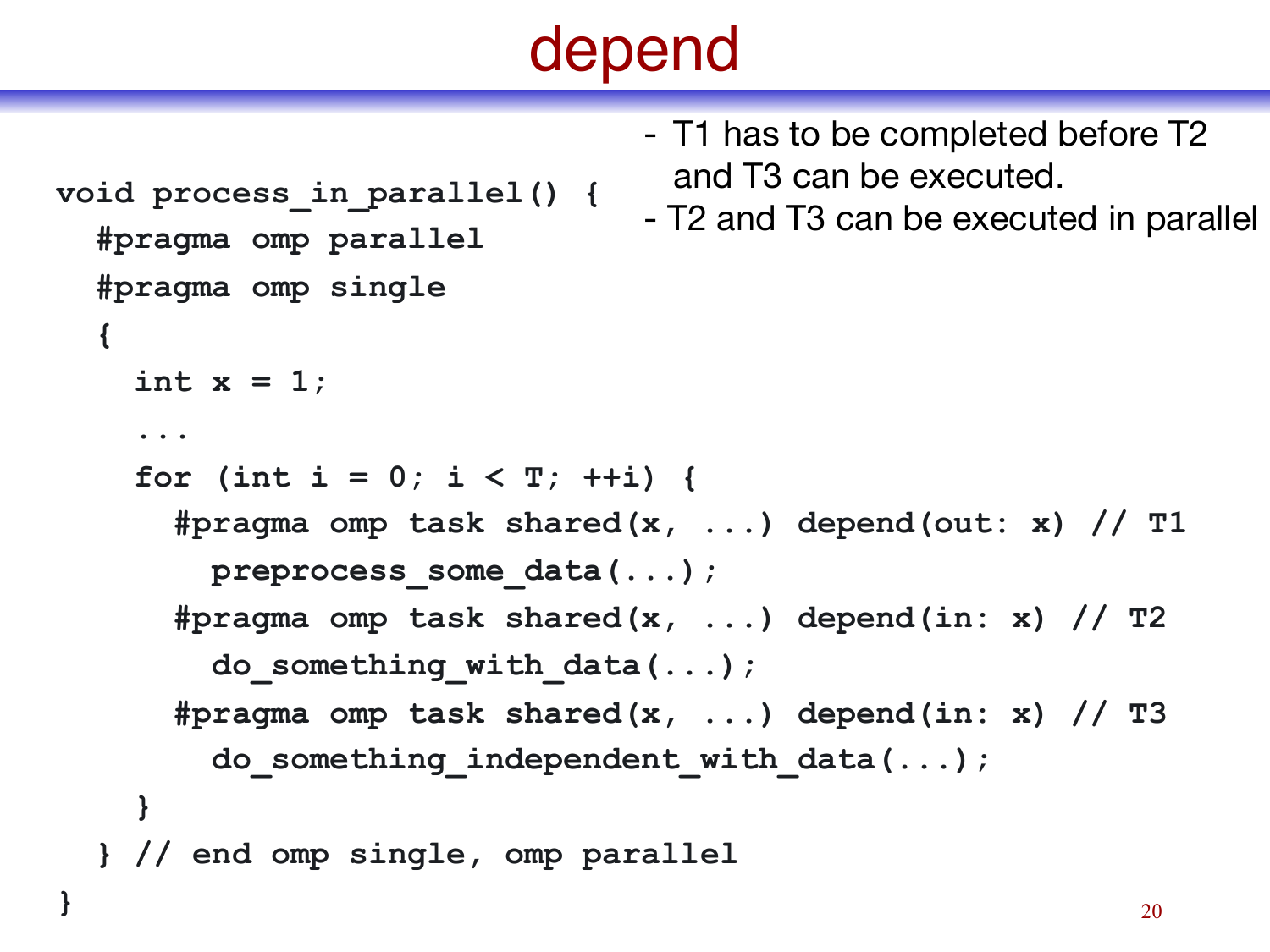- The code allows for more

```
void process_in_parallel() { 
   #pragma omp parallel 
   { 
     #pragma omp for 
    for (int i = 0; i < T; ++i) {
       #pragma omp task depend(out: i) 
          preprocess_some_data(...); 
       #pragma omp task depend(in: i) 
          do_something_with_data(...); 
       #pragma omp task depend(in: i) 
          do_something_independent_with_data(...); 
 } 
   } // end omp parallel 
}
                                    parallelism, as there is one i per 
                                    thread. Thus, two tasks may be 
                                    active per thread.
```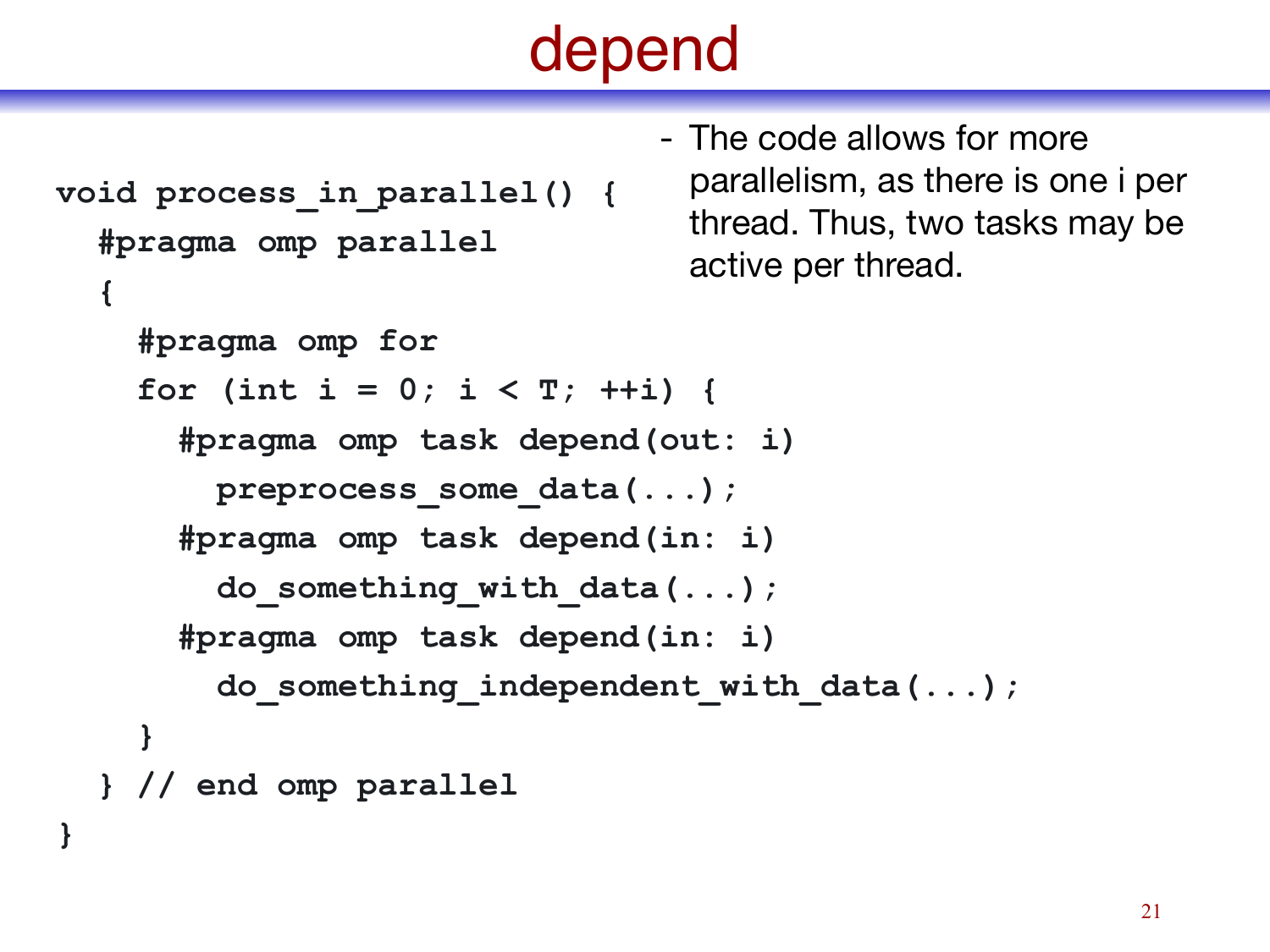- Even more parallelism: two tasks

```
void process_in_parallel() { 
   #pragma omp parallel
   #pragma omp single 
   { 
   for (int i = 0; i < T; ++i) {
      #pragma omp task firstprivate(i) 
     {
        #pragma omp task depend(out: i) 
          preprocess_some_data(...); 
        #pragma omp task depend(in: i) 
          do_something_with_data(...); 
        #pragma omp task depend(in: i) 
         do something independent with data(...);
       } // end task
 } 
   } // end omp parallel 
                                    may be active per thread per i-th 
                                    iteration.
```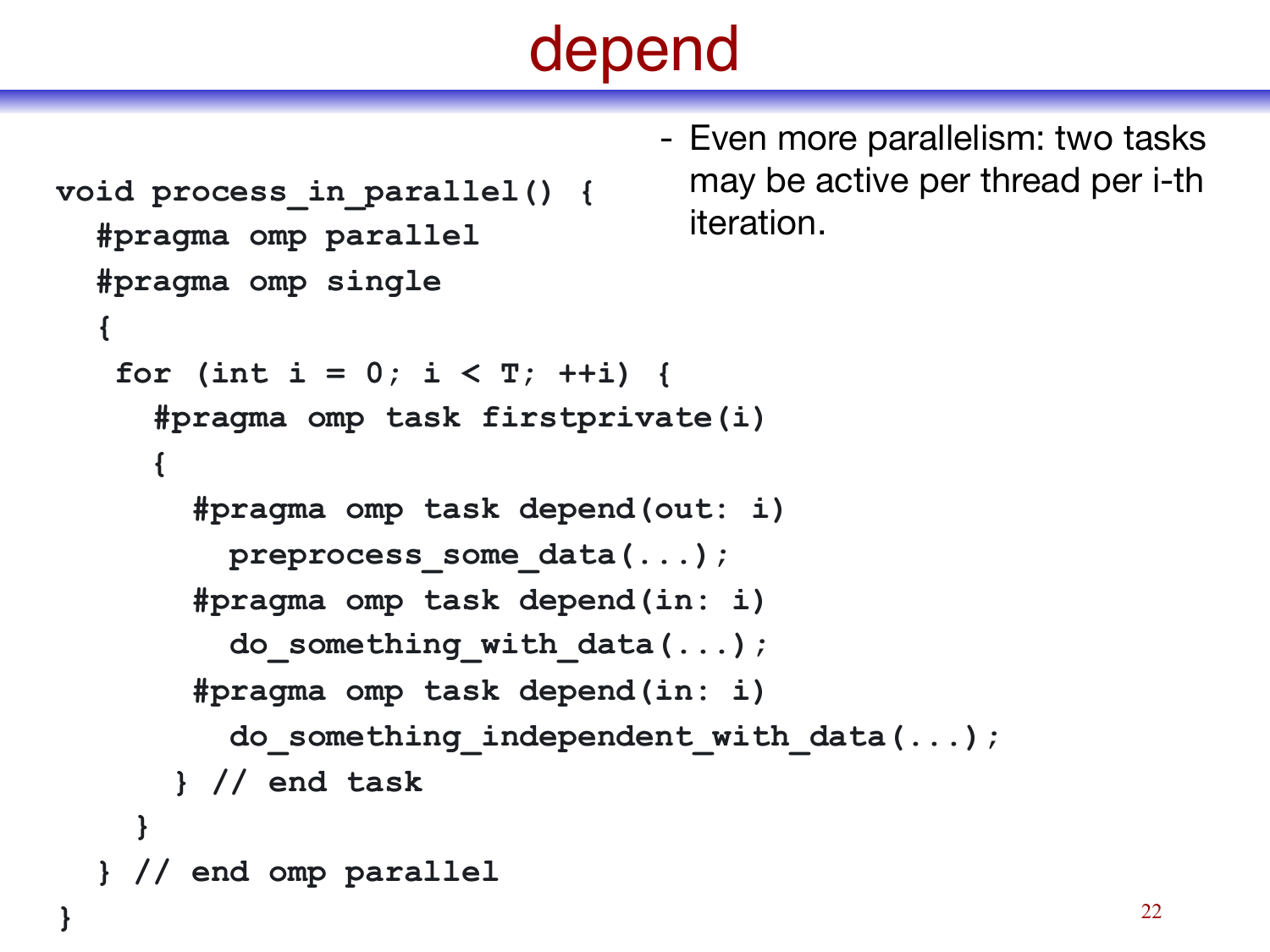```
int main(int argc, char *argv[]) 
{ 
   #pragma omp parallel 
   #pragma omp single nowait 
   { 
    for (int i = 0; i < 5; i++) {
       int x[10], y; 
       #pragma omp task firstprivate(i) depend(out:x[i]) 
       { 
         do_work_A(i); 
 }
       #pragma omp task firstprivate(i) depend(in:x[i]) depend(inout:y) 
       {
         do_work_B(i);
 } 
 } 
     #pragma omp taskwait 
   } 
   return 0; 
                                                 /* 
                                                      A0 A1 A2 A3 A4 
                                                  | | | | | 
                                                  v v v v v 
                                                      B0->B1->B2->B3->B4 
                                                  *
```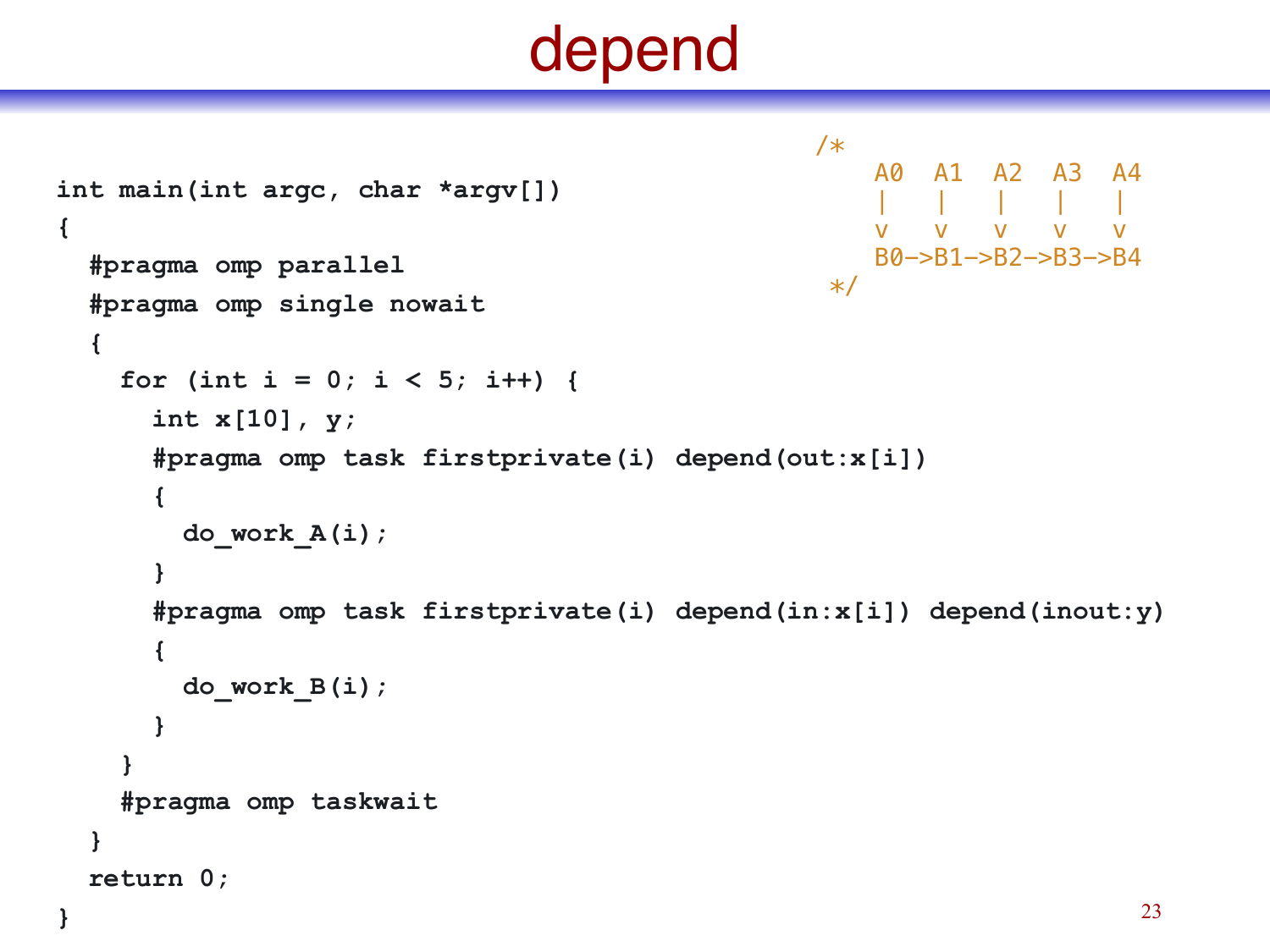## taskloop

- The 'taskloop' construct was added in version 4.5
	- it allows dividing iterations of a loop into tasks.
	- It can optionally wait on completion of those tasks
	- Each created task is assigned one or more iterations of the loop.

```
#pragma omp taskloop num_tasks(32) 
for (long l = 0; l < 1024; l++) 
   do_something(l);
```
- The above code will create 32 tied tasks in a new taskgroup
- A reasonable implementation will assign 32 iterations to each task.
- Due to the implicit taskgroup, the encountering task will wait for completion of all these tasks.
- Instead of specifying the number of tasks, the grainsize clause can be used to specify how many iterations each task should have $_{24}$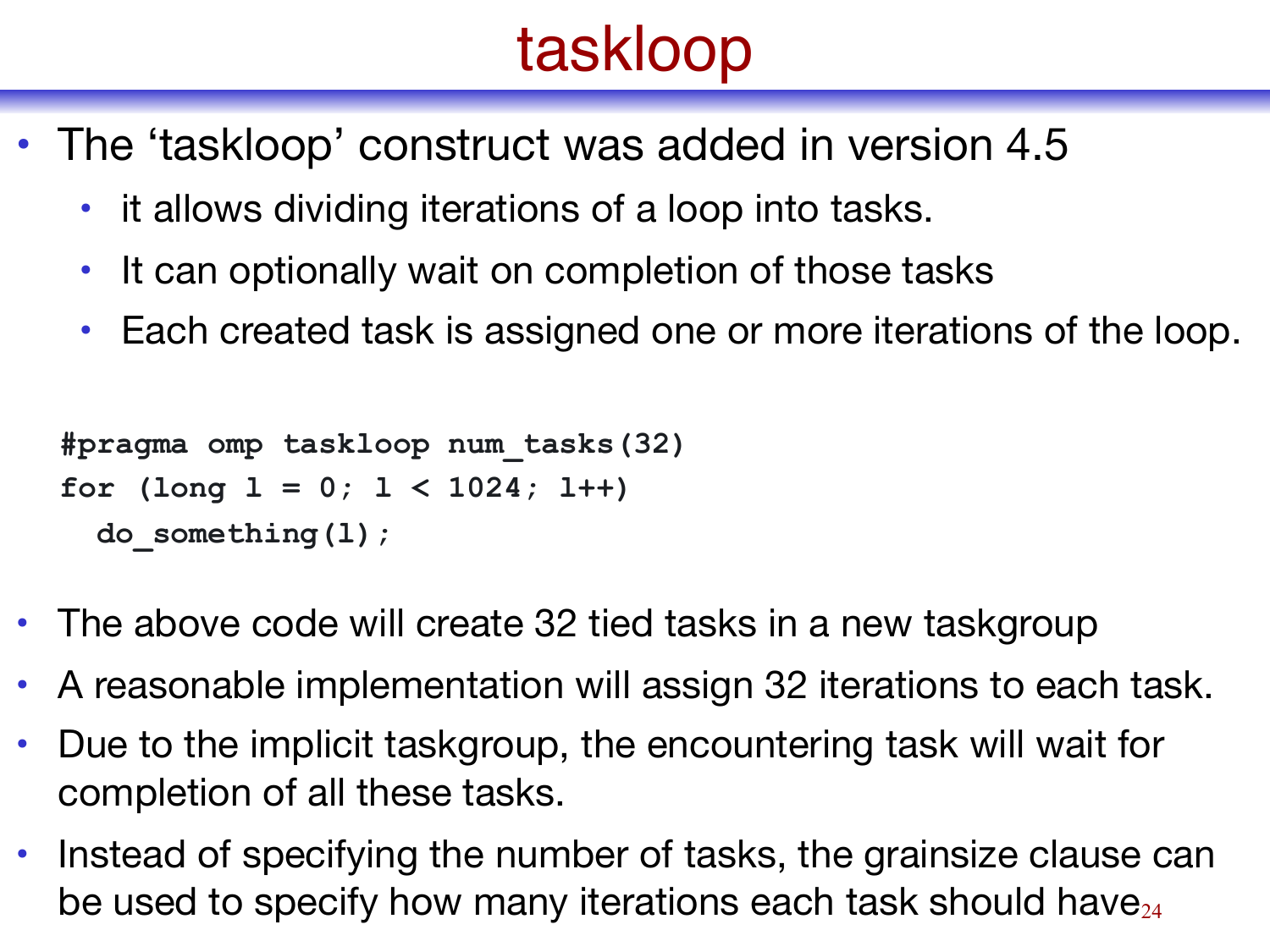## Exam Question I

Consider the following code:

```
int count good (int *item, int size)
\mathbf{1}\{\overline{2}int n = 0;3
         for (int i = 0; i < size; i++) {
\overline{4}if (is_qood(item[i]))5
                 n++;6
\mathbf{7}return n;
8
   <sup>}</sup>
9
10
   // int items [N] [S];
11
   // int count [N];
12
13
   int compute_counts()
14
    \mathcal{L}15
         for (int t = 0; t < N; t++)
16
              count[t] = count_qood(items[t], S);17
18
```
a) Parallelize the function count\_good with OpenMP tasks.

b) Parallelize also the function compute\_counts with OpenMP.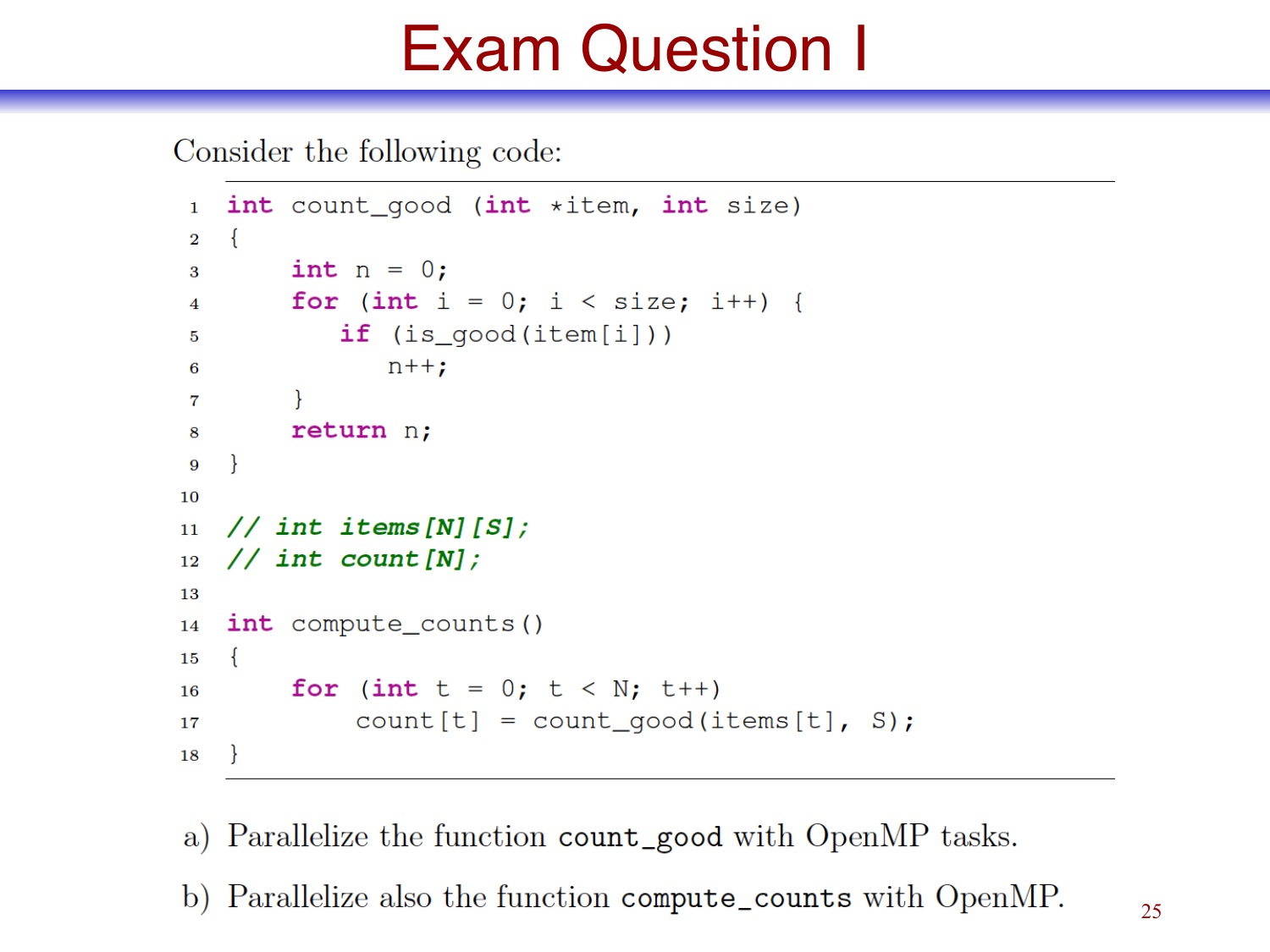## Exam Question II

Consider the following MPI code:

```
1 // int myrank: MPI rank
   // int nprocs: number of MPI processes
\overline{2}// double A: array of size nprocs-1
3
4
   if (myrank \langle nprocs-1)
5
6
     double a = prepare_data(); // variable execution time
7
     MPI Send (&a, 1, MPI DOUBLE, size-1, myrank+100, MPI COMM WORLD);
8
   \mathcal{F}\mathbf{Q}else
10<sup>1</sup>\{11
      for (int i = 0; i < nprocs-1; i++)
12
       \{13
          MPI_Status status;
14
          MPI_Recv(&A[i], 1, MPI_DOUBLE, i, i+100, MPI_COMM_WORLD, & status);
15
          process(A[i]);
16
17
18
```
a) Parallelize the for loop executed by the last rank.